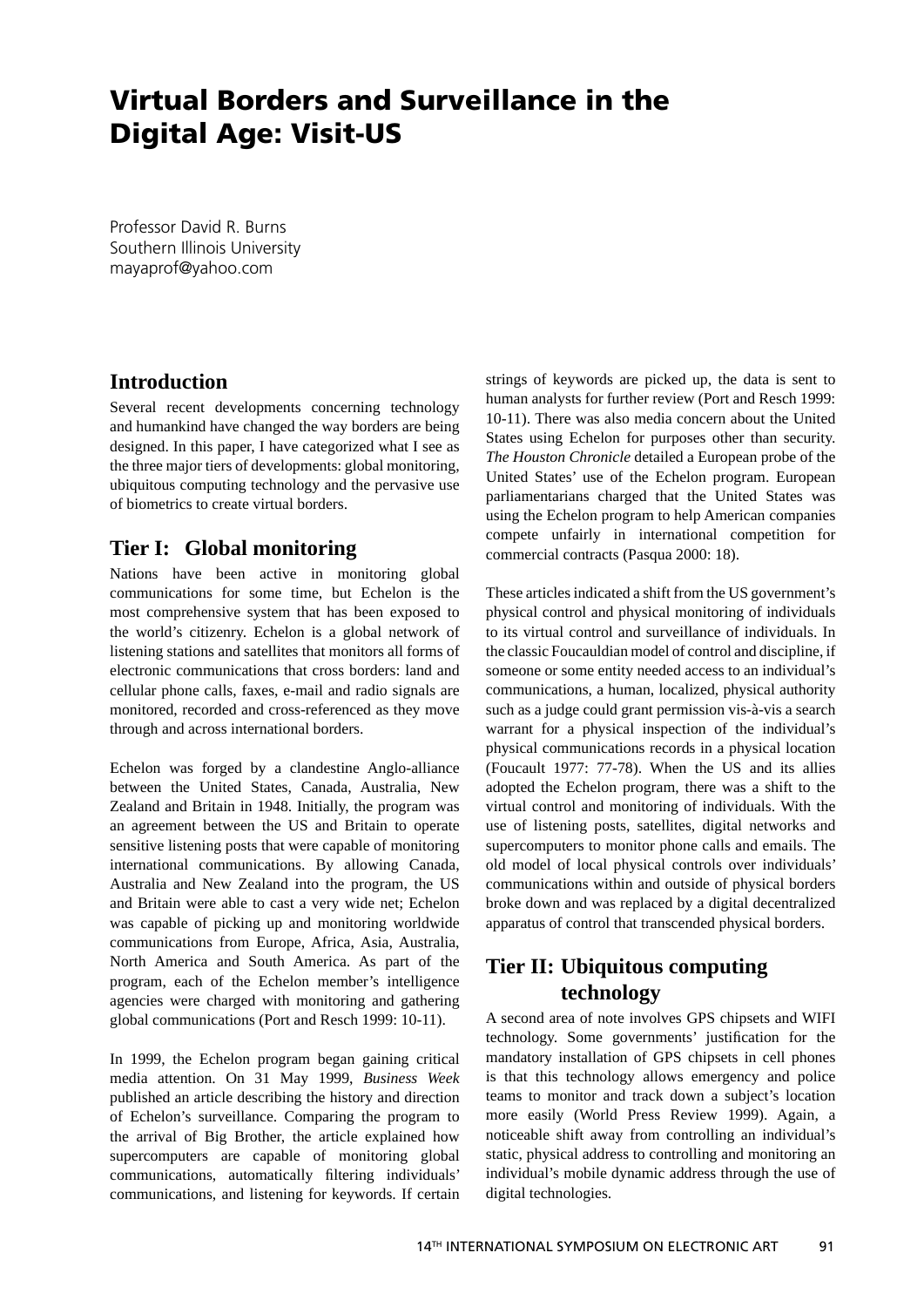In fact, there may come a time when an individual is no longer seen as a fixed target within his postal code's physical border. With the pervasive use of GPS and WIFI technologies, people may find that shops they pass will send electronic promotions to their cell phones or PDAs to lure them into these shops' interior borders. One of the best illustrations of this is the scene in *Minority Report* (2002) where a number of storefronts directly market to the main character, Officer Anderton, as his physical location shifts in real time. Officer Anderton is tracked, targeted and solicited by biometric scanners that read his eyes. The same type of system could be applied to an individual driving his car within and across physical and virtual borders. More and more new cars are being bundled with pre-installed GPS or satellite technologies such as OnStar and satellite radio. With these technologies, both cars and their drivers can be monitored.

With the technology described above, individuals could still opt out of owning cell phones or installing the latest technological gizmos on their PDAs or their cars. It is the technological component in their consumer items that are being tracked across physical and virtual borders. The individual in his organic form is less relevant. He is just the transportation mechanism for a digital, ubiquitous transmission and tracking system.

### **Tier III: Biometrics and virtual borders**

Currently, there is another shift underway in how people are being monitored and controlled as they move within and across borders. This shift is away from using external identifiers such as cellular phones and vehicles to using almost invisible, localized, organic biometric identifiers. The US Department of Homeland Security (USDHS 2004) defines biometrics as measurable physical characteristics 'used to recognize the identity or verify the claimed identity of an enrollee. Among the features that can be measured are face, finger scans, hand geometry, handwriting, iris, retina, vein, and voice'. It is this emerging area of research and development that

will have the most pervasive and profound impact on the future of personal information and personal movement; it is where the organic and the virtual will collide in a seamless manner. Ultimately, I envision a ubiquitous, seamless model of surveillance and control that extends beyond physical borders.

The most recent and large-scale example of this effort to monitor and control individuals' movements within and across borders using biometric identifiers is called the US-Visit program. Since January 2004, US-Visit entry procedures were operational at 115 airports and 14 seaports (Department of Homeland Security 2004). The US-Visit program is not restricted to US soil. According to the USDHS (2004), US-Visit is a security program that is initiated overseas when a person applies for a visa to travel to the United States. This security program 'continues on through entry and exit at US airports and seaports and eventually, at land border crossings'. The USDHS (2004) explains that the 'US-Visit program enhances the security of US citizens and visitors by matching the identity of visitors with their travel documents'. According to the USDHS (2004), this security program 'facilitates legitimate travel and trade by leveraging technology and the evolving use of biometrics to expedite processing' at US borders. Overseas US consular offices take biometric data from visitors using digital finger-scans and photographs. This biometric data is checked against suspected terrorists before a visa can be issued. When a visitor arrives at a US border, that visitor's biometric information is collected again and matched against a database to verify the visa holder's identity (Department of Homeland Security 2004).

Since August 2007, US citizens applying for or renewing their passports have been issued e-passports that contain chips that store personal and biometric data. Older US passports without the chips will be valid until their expiry period (USDS 2008). These policy changes indicate a clear shift in US internal policy away from a disciplined society to a controlled society. In a disciplined society, US citizens would follow laws regarding presenting